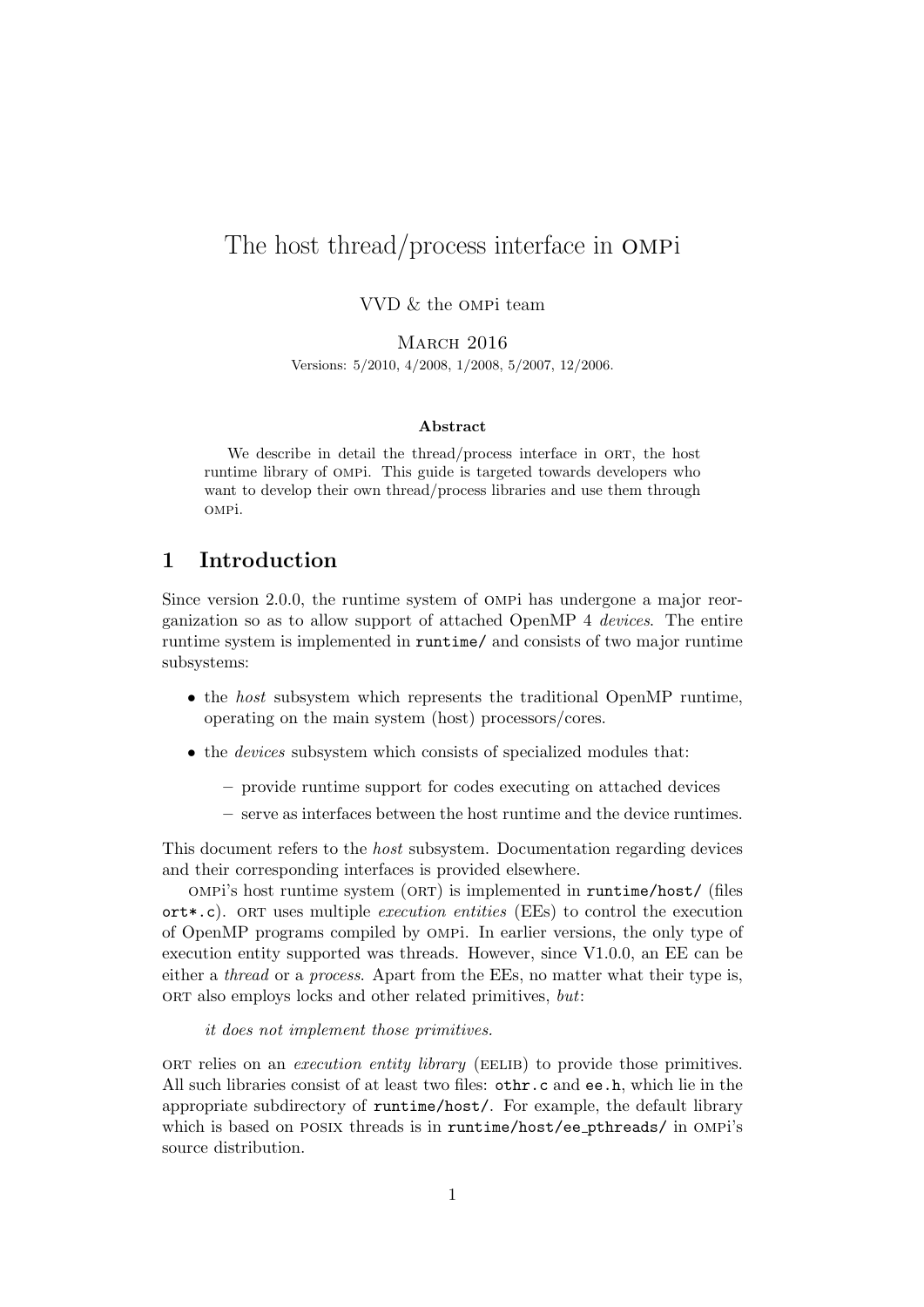When implementing a new EELIB, one must choose a name for it (say  $f \circ \circ$ ), create runtime/host/ee foo/ and provide ortconf.foo, othr.c and ee.h in there. The library can be built into ompi by using:

```
./configure --with-ortlib=foo [plus any other options]
cd lib
make clean
make
make install
```
as explained in the README and doc/runtime.txt files shipped with ompi.

In the next sections we describe what ORT expects from EELIB and what facilities ORT provides to it.

# **2** What ORT **expects from** EELIB

ORT expects basically few things from EELIB:

- 1. A #define that states the type of EE provided.
- 2. Code that implements locks
- 3. Code that creates and joins EEs

Optionally, EELIB may provide barriers (see Section 3.2) and tasks (see Section 3.3). A couple more things required are discussed in Section 2.4.

### **2.1 The type of EE**

In the top of ee.h, there must exist either

#define EE\_TYPE\_PROCESS

or

#define EE\_TYPE\_THREAD

If none is given, the EEs are assumed to be threads.

#### **2.2 Locks**

Regarding locks, the library must provide the following 5 self-explanatory functions:

```
int othr_init_lock(othr_lock_t *lock, int kind);
int othr_destroy_lock(othr_lock_t *lock);
int othr_set_lock(othr_lock_t *lock);
int othr_unset_lock(othr_lock_t *lock);
int othr_test_lock(othr_lock_t *lock);
```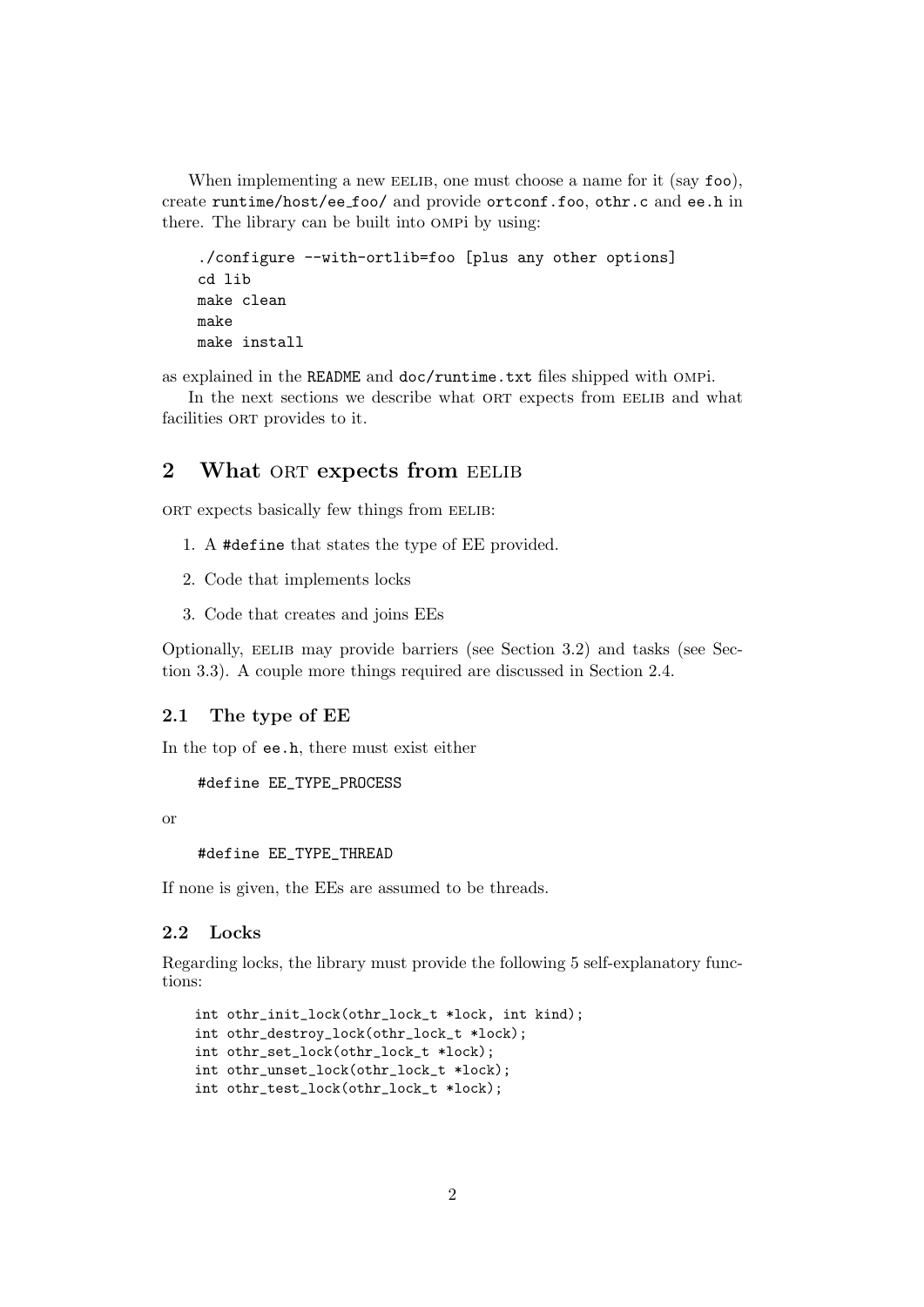```
#define EETYPE THREAD
```

```
/* The data types */
typedef struct {
                pthread_mutex_t lock, ilock;
                pthread_cond_t cond;
                pthread_t owner;
                int count;
              } nestlock_t;
typedef struct {
  int type; /* normal/spin/nested */
 union {
   pthread_mutex_t normal; /* normal lock */
   nestlock_t nest; /* nest lock */
   pthread_spinlock_t spin; /* posix spin locks */
  } data;
} othr_lock_t;
/* The functions */
extern int othr_init_lock(othr_lock_t *lock, int kind);
extern int othr_destroy_lock(othr_lock_t *lock);
extern int othr_set_lock(othr_lock_t *lock);
extern int othr unset lock(othr lock t *lock);
extern int othr_test_lock(othr_lock_t *lock);
```
Figure 1: Portion of an example ee.h. The 5 functions are implemented in othr.c

The library must support three different kinds of locks, namely normal, nested and spin locks. The first two are available to user OpenMP programs, while the spin locks are used internally by ORT. The actual kind of a lock is determined upon its initialization, where the second argument of othr\_init\_lock() can be one of ORT\_LOCK\_NORMAL, ORT\_LOCK\_NEST, ORT\_LOCK\_SPIN. However, the library must provide a single type for all locks, 'othr\_lock\_t'; obviously, this must be a union. As a concrete example, for an EELIB based on POSIX threads, one could have the ee.h shown in Fig. 1.

#### **2.3 Execution entities**

For clarity, we will assume the library provides threads. For EELIBS that provide processes, the 'othr\_' prefix should be changed to 'oprc\_' in what follows. There are just three functions that ORT requires in order to manipulate EEs.

```
int othr_request(int numees, int level);
void othr_create (int numees, int level, void *arg, void **info);
void othr_waitall(void **info);
```
First of all, it is important to note that the sole EE that exists when the application runs is called *initial EE* and it is *not* manipulated by the EELIB. Second, ort asks always for *batches* of EEs, so as to create a team of threads using only one call to othr\_create().

When ORT needs to create a team of EEs it follows the steps below: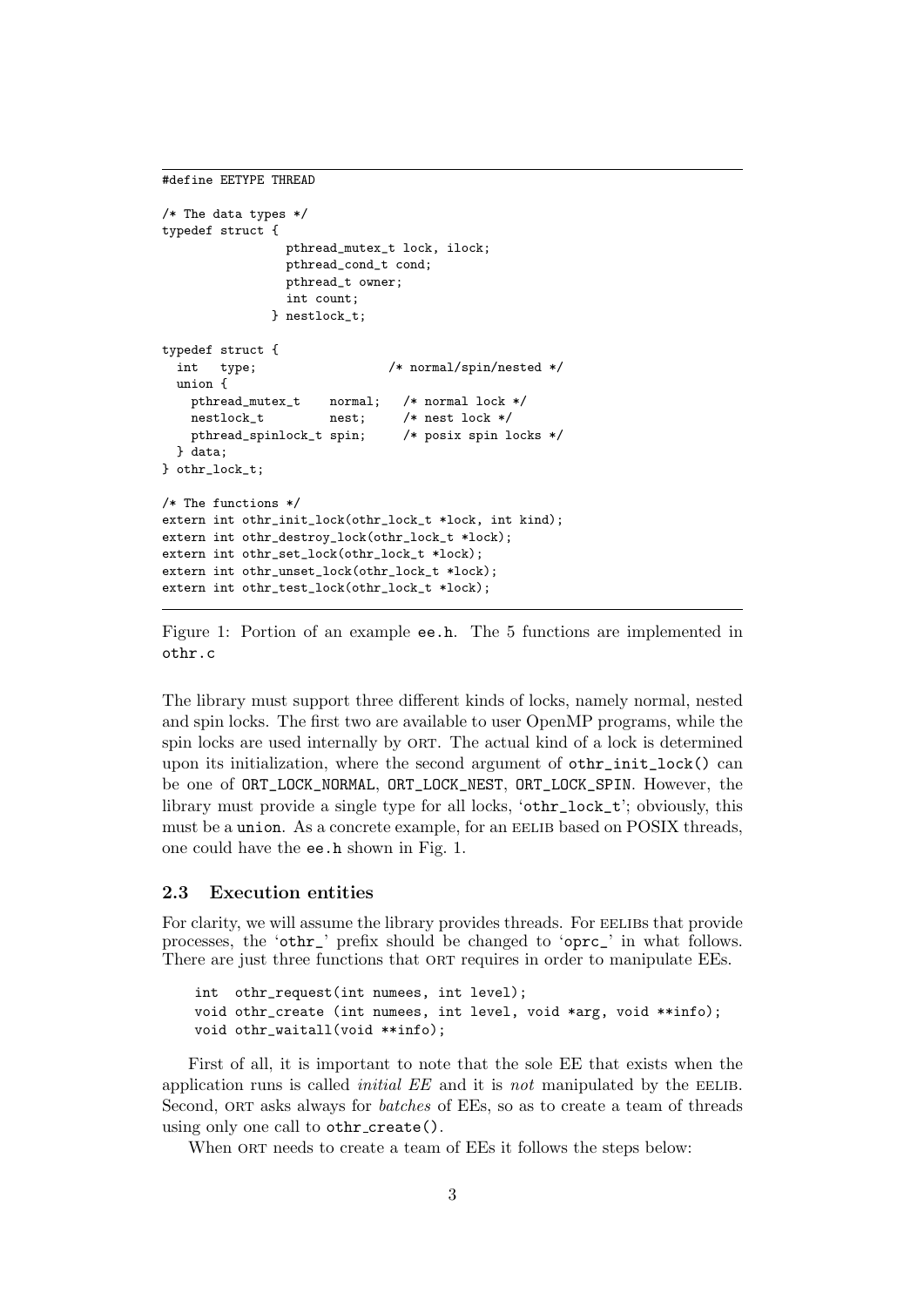1. It calls  $A = \text{other\_request}(N, L)$  and asks for a specific number of EEs (N). The second parameter (L) refers to the nesting level. The initial EE is the only EE that is at level 0. The EEs created by the initial EE are all at level 1. In general, the EEs created by any EE in level *x* ('parent' EE) will all belong to level  $x + 1$  ('children' EE).

othr request(N,L) should return an integer A indicating *the number of EEs that the threading library can provide*, which may be less than *N*; it may even be 0. In fact, the pthreads1 library which used to ship with earlier versions of ompi, works with only 1 nesting level. If any thread at  $level > 0$  calls othr\_request(), the library always returns 0.

2. It calls othr\_create( $A, L$ , secret,  $k$ info). This is the actual function that creates the team of A EEs. The number A returned by the call to othr\_request() is assumed to be *guaranteed*, i.e. othr\_create() may not create fewer threads or ORT will break down. Similary, ORT may not ask for the creation of more/less than A threads.

The parameters passed include the nesting level (L is the same as in the call to  $other\_request()$ , plus an argument to be known by the threads (secret—more on this in a while) and an info argument which will be explained below.

Here comes the first crucial point: the threads that will be created by EELIB *do not know the function they should execute*. Thus the created threads must execute an EELIB-provided "driver" function, which in turn will execute the unknown function through the following  $\text{call}^1$ :

```
ort_ee_dowork(myid, secret);
```
where secret is what othr\_create() provided and myid is the *id* of the thread:

*the ids of the threads in a team of*  $\bf{A}$  *threads, must be 1, 2, ..., A.* 

The id 0 is reserved for the parent of the team and should not be used for any child. It is EELIB's responsibility to provide correct ids for the threads it creates.

This is almost all there is to it. Well, almost, since there is one more thing: info, and this is the second and final crucial point. If EELIB supports multiple levels of threads, then it is almost certain that for each team it creates it must do some kind of bookkeeping. Another thing that is also almost certain is that the created threads will need some kind of access to this bookkeeping (e.g. they might want to know who their parent is, they might need to have a shared lock to modify team-specific data, etc.). This is the reason behind the info parameter in the othr create(A,L,secret,&info) call.

ort maintains a specific variable for every thread that creates a team of threads (i.e. for every thread that becomes a parent). This variable is info, is declared as  $\text{void*}$  and is up to EELIB to use it. Thus, EELIB may for example

<sup>&</sup>lt;sup>1</sup>Important: *the call must be made in the context of the thread*, i.e. nobody else may call this on behalf of the thread in question.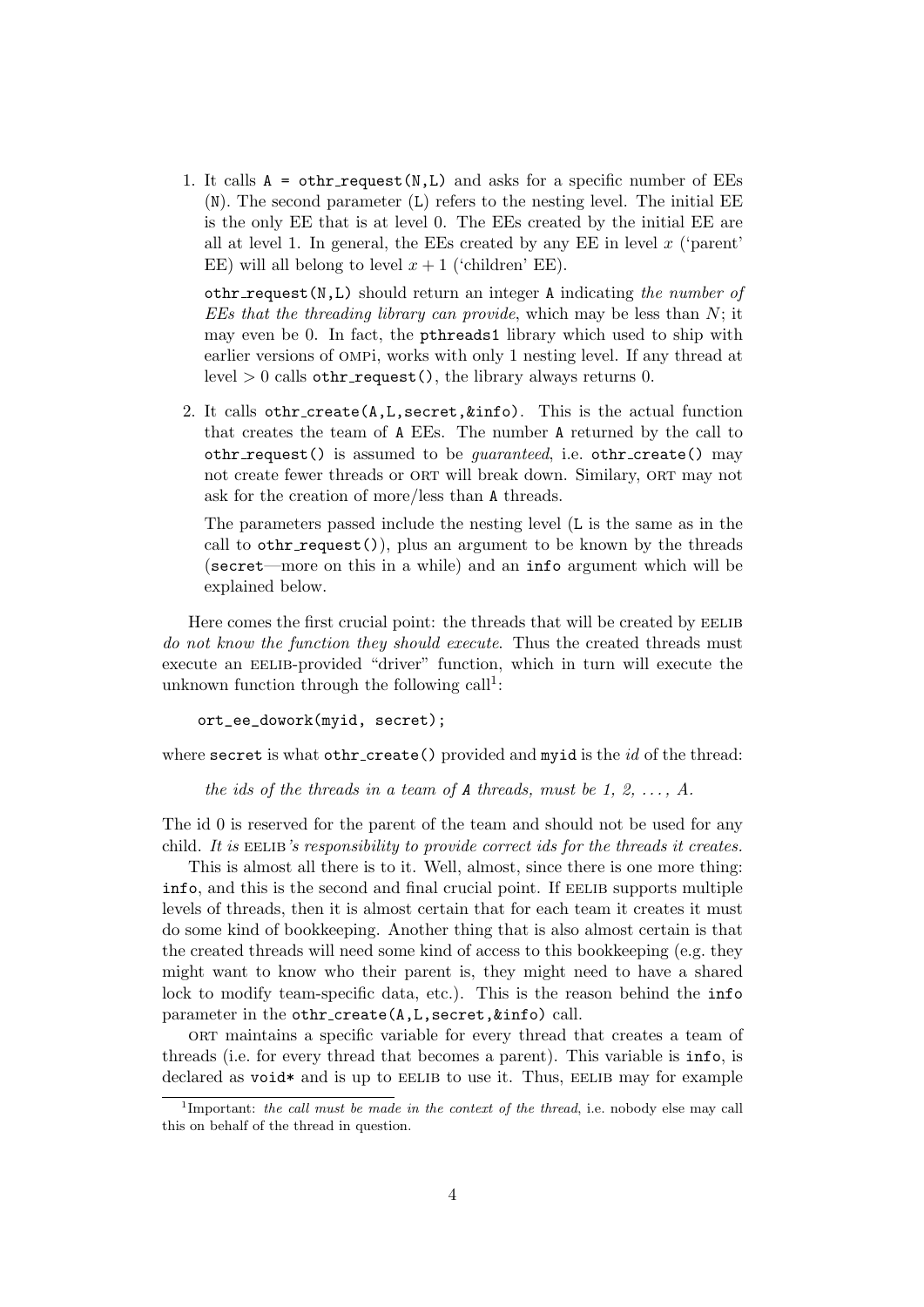allocate memory, put its bookkeeping stuff there, and before returning from othr create() make \*info point to the allocated block.

Any child may access this info block in the parent of the team using:

stuff = ort\_get\_parent\_othr\_info(); /\* Returns void\* \*/

One thing that is good to know is that *it is guaranteed by* ORT *that the first time a thread becomes a parent, its info variable is initialized to NULL. After that, whether the same thread creates another team or not,* ORT *does not touch this info variable at all*. Although, it may not seem important, it might actually prove useful if eelib needs to utilize some kind of memory recycler, in order to avoid repeated malloc()'s and free()'s.

The last function that ORT requires is othr\_waitall(), for joining threads. It is only called by the parent of the created team; this function should wait until all children have finished their work. Upon return from this call, the team seizes to exist and the parent continues its way. The function is called with a single parameter, a pointer to the info variable that is associated with the parent.

If in othr\_create() EELIB does indeed allocate a memory block and makes \*info point to the allocated block, there should be a way to free() the allocated memory when the team finishes its work and the threads are done. The only place that this is possible is in othr\_waitall().

#### **2.4 The rest of the required functions**

EELIB should implement another 5 functions, as listed below:

```
int othr_initialize(int *argc, char ***argv,
                    ort_icvs_t *icv, ort_caps_t *caps);
void othr_finalize(int exitvalue);
int othr_yield(void);
int othr_key_create(othr_key_t *key, void (*destructor)(void *));
void *othr_getspecific(othr_key_t key);
int othr_setspecific(othr_key_t key, const void *value);
```
Starting from the bottom, the last 3 of them should behave exactly as the corresponding POSIX threads functions, so that ORT has a means of creating keys for thread-specific storage. One can instead use thread local storage (TLS) if available by the underlying system compiler (just #define USE\_TLS in ee.h see runtime/ee\_pthreads).

The othr\_yield() function should yield the processor so that other threads can run.

Finally, ORT calls othr\_initialize() upon startup and othr\_finalize() upon termination. This first function should initialize the threading library and prepare it for use by ORT. The first two parameters passed to the function are pointers to the program arguments, which the library may manipulate freely. The next parameter (icv) contains all the 'internal control variables' of ort (see ort.h). Of particular importance are icv->stacksize and icv->nthreads; if they are  $\leq 0$ , the EELIB is free to use its own values. If, however, icv->stacksize > 0 then all created EEs must have that particular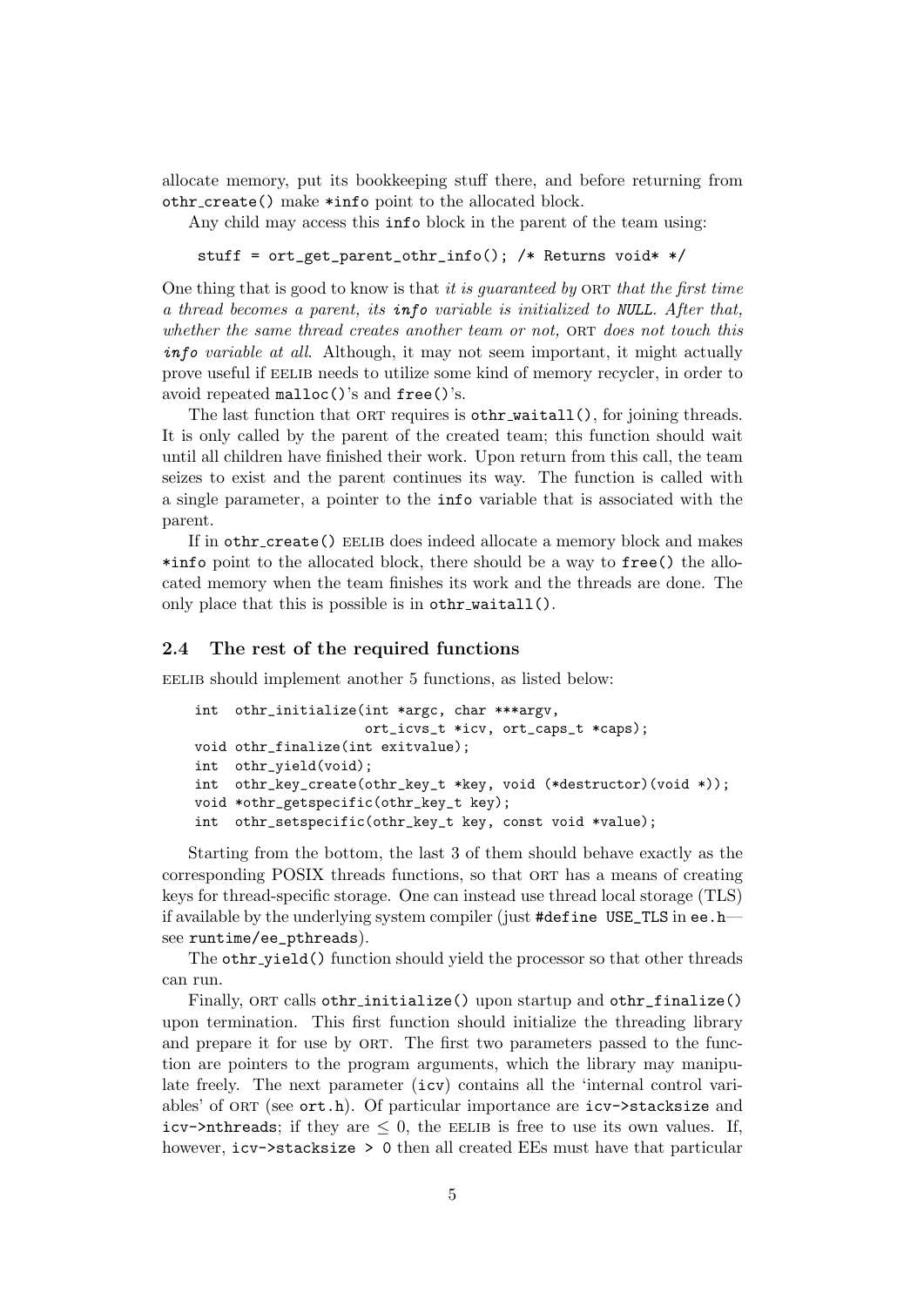stack size. If icv->nthreads > 0, then the eelib must provide *at least* that many EEs.

The last parameter in othr\_initialize() (caps) is the set of the library's 'capabilities' and must be filled by the EELIB. In particular, if the EELIB supports some kind of nested parallelism (i.e. levels *>* 1), then caps->supports\_nested should be set to 1. If it supports dynamic adjustment of threads supports\_dynamic should be set to 1. Finally, if it supports nested and non dynamic, it should set supports\_nested\_nondynamic to 1. This last one is used because some OpenMP systems support a limmited form of nesting which works only if dynamic adjustement is enabled. In particular, they can support nesting but they limmit the total number of threads that may be running at any point in time. caps->max\_levels\_supported should be set to 1 if the library does not support nested parallelism, or to a particular number if it can operate only up to a certain nesting level. If there is no limit to the nesting levels, this capability should be set to -1. Analogously, caps->max\_threads\_supported should be set to a maximum value or  $-1$  if there is no limit. Finally, caps $-\lambda$ default\_numthreads specifies the default number of threads that the library can provide if ORT does not ask for any particular number.

## **2.5 A couple more for processes**

If the EE type is process, the EELIB must also provide:

```
int oprc_pid();
void oprc_shmalloc(void **ptr, int size, int upd);
void oprc_shmfree(void *p);
```
which, correspondingly, return the process id of the EE, allocate space in shared memory and free it.

# **3** What facilities are provided by ORT to EELIB

Assuming one works in directory runtime/host/othr foo, there are 3 basic files that one may include in othr.c:

```
config.h
../sysdeps.h
../ort.h
```
The first one resides in the common/ directory of ompi's source tree and provides some definitions created during configuration time, such as the name of the package ("ompi"), its version etc. One may need to perform some extra tests for the availability of certain system header files or library functions; the place to do those is file configure.in, so that the results are available as definitions in file config.h.

The second file contains some system-specific utilities and definitions. The definitions include the processor type of the system, the platform type, the operating system type, the size of the processors' cache lines, and a few others. This file provides two major facilities that can be useful for a threading library: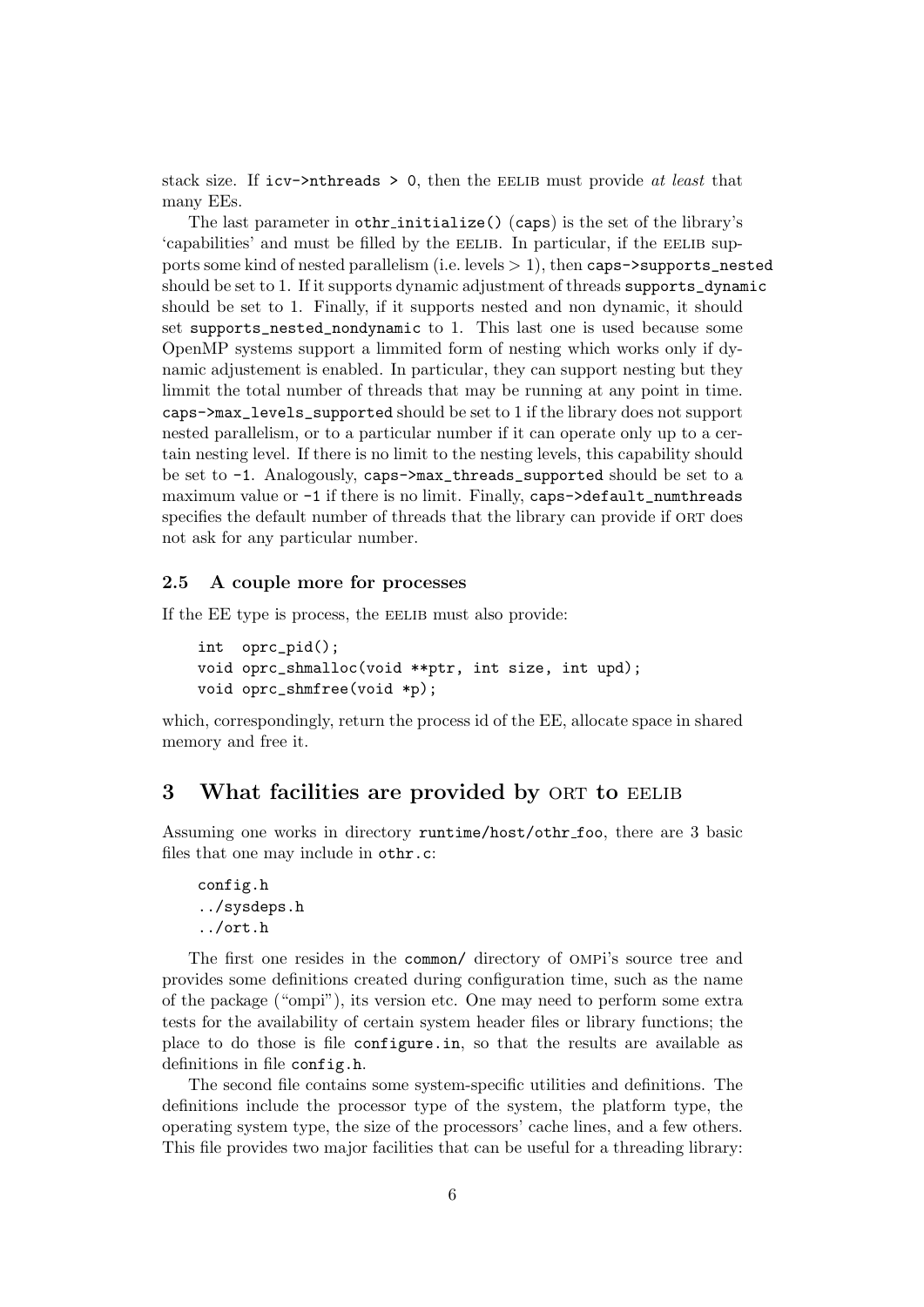*•* A function to obtain the number of processors available. Use as in:

```
np = ort\_get\_num\_process();
```
*•* A macro to force serialization of memory operations, i.e. to provide a memory barrier / fence. Use as in:

```
... /* Code above */
FENCE;
... /* Code below */
```
FENCE guarantees that all pending memory operations in the code above the fence will be finished *before* any operations below the fence start.

Finally, the third file  $($ ../ort.h) provides the rest of the facilities described below. In fact, this file includes the other two headers, so this is the only file one has to include, after all:

#include "../ort.h"

## **3.1 What is provided in** ort.h

The first thing ORT provides is a set of memory allocation functions  $(\text{ort}\_\text{alloc}(),$ ort calloc(), ort alloc aligned(), ort calloc aligned(), ort realloc aligned()) which also check whether the requested memory block could not be allocated (causing an exit). The last three functions allocate memory aligned to the cache line size of the processor, which is a must for performance. The actual memory allocated contains usually more bytes than requested and starts at an unaligned position, so the functions return a pointer to the aligned portion of the memory block and set their 'actual' parameter to point to the actual (unaligned) block start; the latter is what one should free() if needed.

Finally, there is a function to display a warning and another one to diplay an error and exit() with a particular value.

### **3.2 Barriers**

ort implements a default barrier in ort.c/ort.h which makes use of the locks provied by EELIB. The barrier functions are also available for EELIB to use:

```
void ort_default_barrier_init(ort_defbar_t *bar, int numees)
void ort default barrier wait(ort defbar t *bar, int thrid)
void ort_default_barrier_destroy(ort_defbar_t *bar)
```
You may want to experiment with your own barrier algorithms. In order to override the one in ort.c, all you have to do in your ee.h is:

```
#define AVOID_OMPI_DEFAULT_BARRIER
```